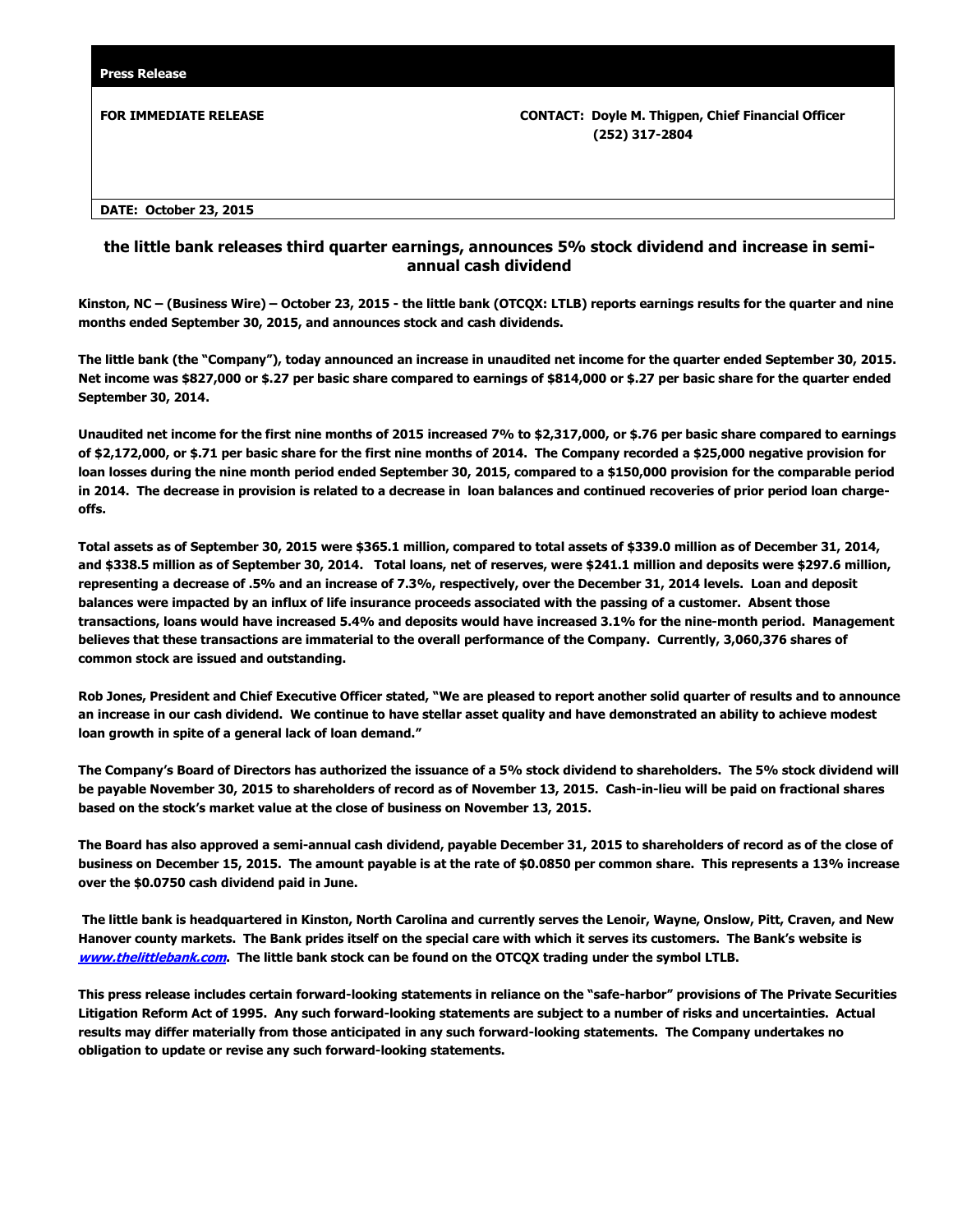## **the little bank Summary of Operations (un-audited) (000's omitted except per share data)**

|                                                                 | <b>Three Months</b><br><b>Ended</b><br>September 30,<br>2015 |       | <b>Three Months</b><br><b>Ended</b><br>September 30,<br>2014 |       | <b>Nine Months</b><br><b>Ended</b><br>September 30,<br>2015 |       | <b>Nine Months</b><br><b>Ended</b><br>September 30,<br>2014 |       |
|-----------------------------------------------------------------|--------------------------------------------------------------|-------|--------------------------------------------------------------|-------|-------------------------------------------------------------|-------|-------------------------------------------------------------|-------|
| <b>Interest Income</b>                                          | \$                                                           | 3,257 | \$                                                           | 3,210 | \$                                                          | 9,648 | \$                                                          | 9,405 |
| <b>Interest Expense</b>                                         |                                                              | 331   |                                                              | 338   |                                                             | 971   |                                                             | 1,026 |
| <b>Net interest income</b>                                      |                                                              | 2,926 |                                                              | 2,872 |                                                             | 8,677 |                                                             | 8,379 |
| Provision (recovery) for loan<br>losses                         |                                                              | (25)  |                                                              | 50    |                                                             | (25)  |                                                             | 150   |
| Net interest income after<br>Provision (recovery) for<br>losses |                                                              | 2,951 |                                                              | 2,822 |                                                             | 8,702 |                                                             | 8,229 |
| <b>Non-interest income</b>                                      |                                                              | 390   |                                                              | 353   |                                                             | 1,161 |                                                             | 1,084 |
| <b>Non-interest expense</b>                                     |                                                              | 2,085 |                                                              | 1,924 |                                                             | 6,360 |                                                             | 5,995 |
| <b>Income before taxes</b>                                      |                                                              | 1,256 |                                                              | 1,251 |                                                             | 3,503 |                                                             | 3,318 |
| <b>Income taxes</b>                                             |                                                              | 429   |                                                              | 437   |                                                             | 1,186 |                                                             | 1,146 |
| <b>Net Income</b>                                               | \$.                                                          | 827   | \$                                                           | 814   |                                                             | 2,317 | \$                                                          | 2,172 |
| <b>Net Income available</b><br>per basic common share           | \$                                                           | 0.27  | \$                                                           | 0.27  | \$                                                          | 0.76  | \$                                                          | 0.71  |

## **the little bank Balance Sheets (000's omitted except per share data)**

|                                       | September 30,<br>2015<br>(un-audited) |         | December 31,<br>$2014*$ |         | September 30,<br>2014 |         |
|---------------------------------------|---------------------------------------|---------|-------------------------|---------|-----------------------|---------|
|                                       |                                       |         |                         |         | (un-audited)          |         |
| Assets                                |                                       |         |                         |         |                       |         |
| <b>Cash and due from banks</b>        | \$                                    | 5,714   | \$                      | 10,792  | \$                    | 5,842   |
| <b>Overnight investments</b>          |                                       | 25,873  |                         | 3,717   |                       | 7,177   |
| <b>Investment securities AFS</b>      |                                       | 75,832  |                         | 65,605  |                       | 65,370  |
| <b>Loans</b>                          |                                       | 244,784 |                         | 246,147 |                       | 248,024 |
| <b>Less Allowance for loan losses</b> |                                       | (3,700) |                         | (3,688) |                       | (3,984) |
| <b>Net Loans</b>                      |                                       | 241,084 |                         | 242,459 |                       | 244,040 |
| <b>Other Real Estate Owned</b>        |                                       | -0-     |                         | 350     |                       | 386     |
| <b>Other Assets</b>                   |                                       | 16,620  |                         | 16,125  |                       | 15,682  |